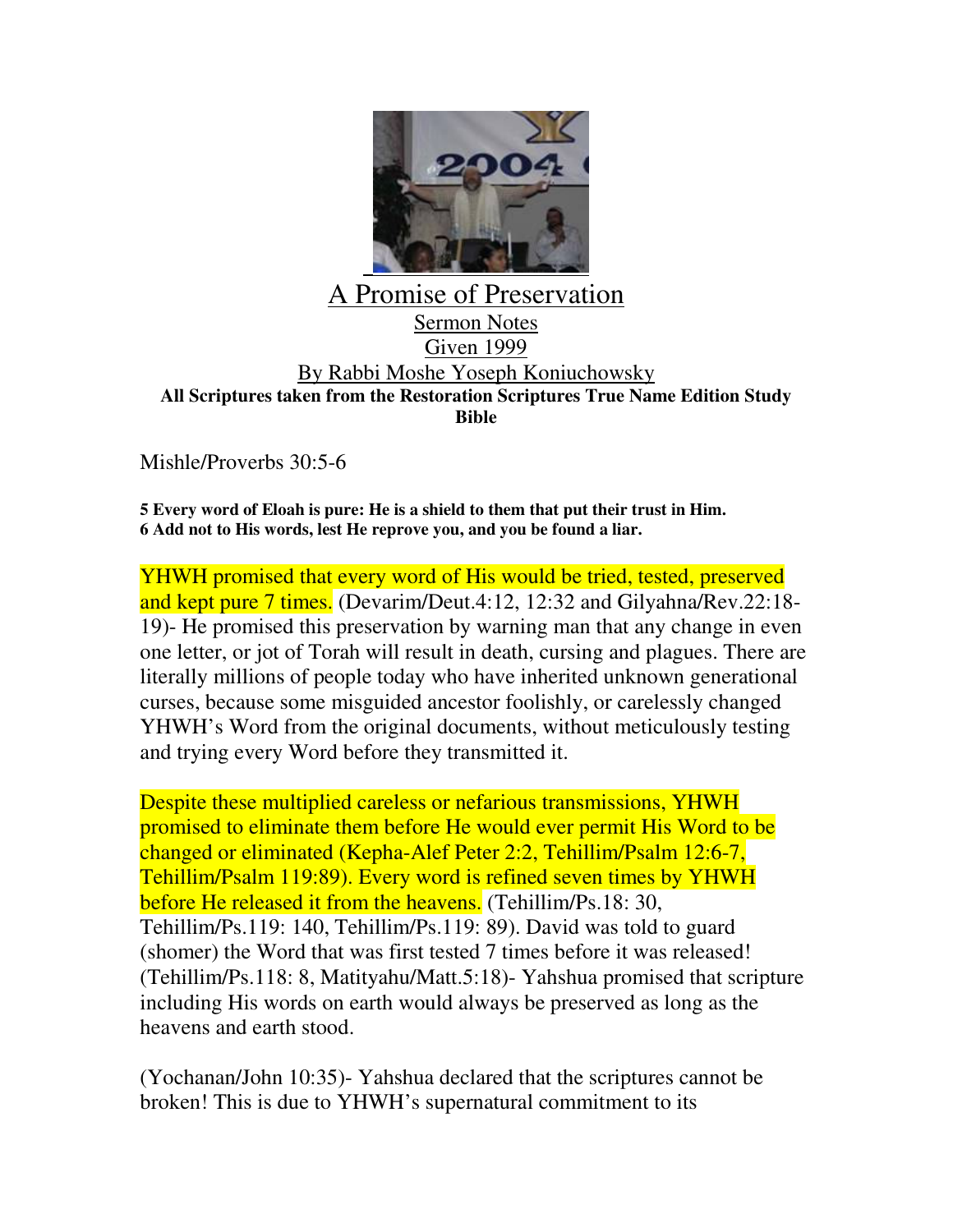preservation. Yahshua is the Living Memra/Miltha/Devar/Logos/Word and as such is also the very Word of Abba YHWH, 100% pure, without spot, wrinkle, or blemish (Kepha Alef/1 Peter 1:18-19). The promise is supernatural. The realization is played out in the natural on earth through mankind. YHWH had to find a method to settle and preserve His Word on earth as it always had been in the heavens.

What method has He used? (Romans 3 : 1-2) The Yahudim/the Yahudim, the tribe elected to preserve the written supernatural Word of YHWH forever through their scribes (sophrim). The Yahudim, also preserved the living Word "the pure Torah" Yahshua Himself, a man of Judah, as well as being the overseers in the building of the wilderness tabernacle (Shemot/Exodus 31:1-2) and later the Moriah Temples. YHWH elected the Yahudim as divine caretakers in order to preserve the purity of scripture.

The omniscient choice was made because YHWH knew the Jewish people's penchant for meticulous detail. This penchant for meticulous detail qualified them to be the natural containers to assure and guarantee the supernatural preservation of His Word. The Jewish people preserved both main covenants. This is how we know Luke was a Jewish convert, since YHWH wouldn't trust anyone else with the mission of preservation. This preservation can only be done purely in Hebrew and/or Aramaic.

Rabbi Meir said: When I came to study with Rebbe Yishmael he said to me "My Son what is your line of work?" I told him that I am a scribe. He said to me: "My Son be careful with your work, for it is the work of heaven. Should you perhaps omit one letter, or add one letter, it would result in destroying the entire world " said Rebbe Yishmael. Rabbi Meir remarked: " Needless to say, I do not err by omitting or adding letters, but I am concerned about a fly, lest it come and rest on a right hand corner of a Daled and erase it, thereby rendering it a Reish!"

It takes a minimum of 1 year, or 2,000 work hours to copy a Torah scroll. A Torah scroll to be considered kosher must meet 20 stringent requirements in order to be used for public reading.

According to Jewish Law (Shulchan Aruch) the following 10 requirements are the most important.

(1.) A Torah scroll is disqualified if even a single letter is added, or deleted.

(2.) A scribe must undergo years of linguistic training.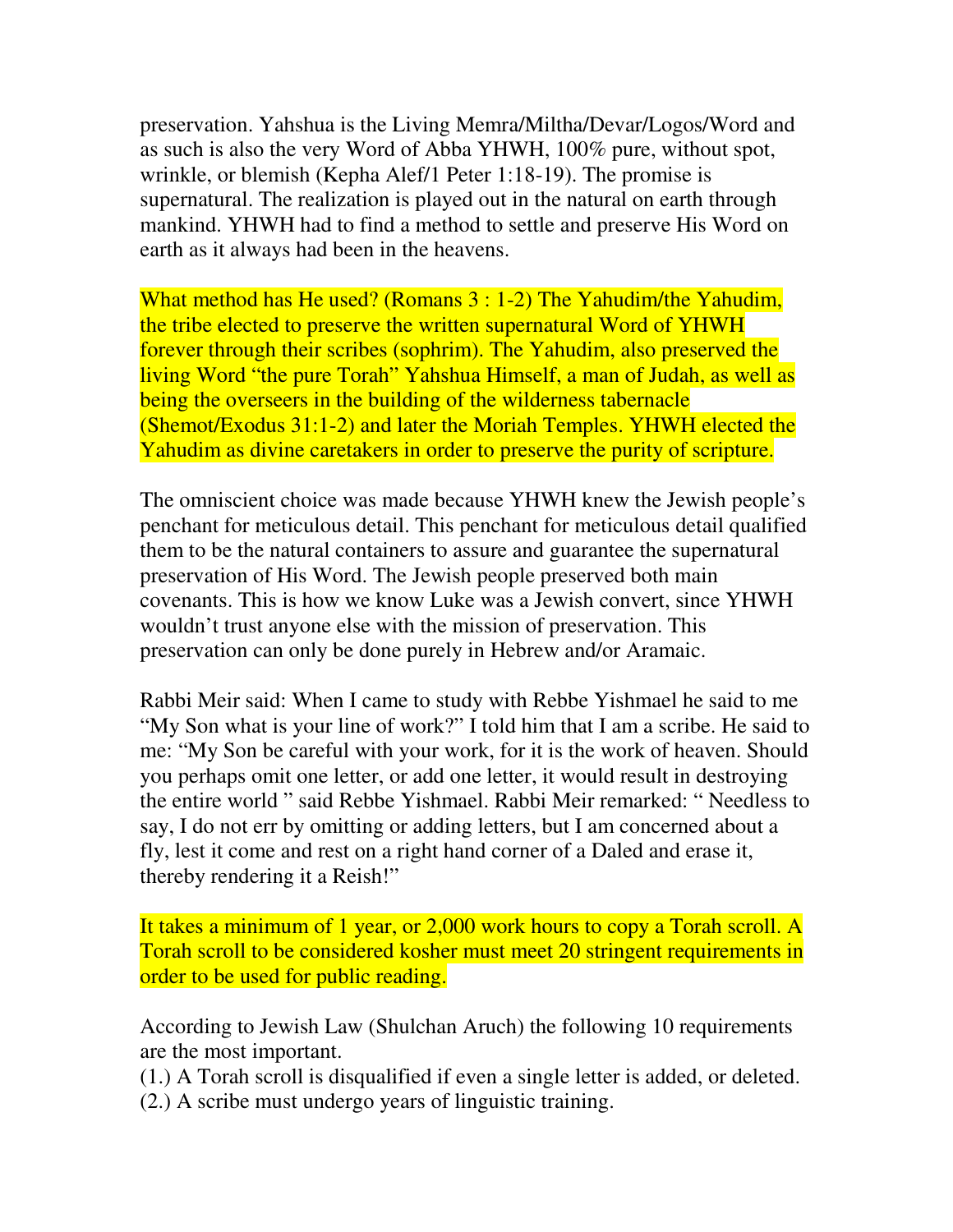(3.) All materials must conform to strict specifics and be used only for transcribing.

(4.) The scribe must not write even one letter by heart; he must have another scroll open at all times.

(5.) The scribe must pronounce every word out loud before copying it in front of able witnesses.

(6.) Each letter must have sufficient space so as not to touch each other in any spot; any letter touching another letter invalidates the scroll.

(7.) Any single letter if marred, smudged, or torn invalidates the scroll; each letter must be legible to even a child, who is often called upon to read the ongoing work, assuring the continuity of Torah and its legibility.

(8.) Precise spacing must be kept between words so that one word will not look like two, and two will not look like one.

(9.) Line, length, section and paragraph configuration must remain constant. (10.) A Torah scroll where an error has been found cannot be used and must be buried.

These guidelines continue to be followed to this day! No doubt the Renewed Covenant writers, being Semites in Yahudah were required to follow the same, or very similar strict standards for the Aramaic Peshitta, the original autographs of the Renewed Covenant.

The first 13 copies of the Torah meeting all 20 requirements were done by Moshe Rabbainu; One for each tribe and one for himself and Joshua/Yahoshua.

Close: The people of Yisrael were to be so completely set-apart as the preservers of the purity of YHWH's Word, that according to the RaMBaN (Rabbi Moshe Ben Nachman) "It is a mitzvah incumbent on all Yisraelites to write his own Torah scroll at his own expense," using the same meticulous guidelines of Jewish law. According to the Ramban this act is as if that individual received the Torah at Sinai from YHWH Himself without Moshe Rabbeinu.

This follows the pattern of ALL of Yisrael's kings, having to write a copy of Torah for their own use at the commencement of their reign. We as kohanim of Yahshua in the order of Melech-Tzadik, could also use the discipline of this wonderful mitzvah, writing our own copy of the Torah before we set out into public ministry! How many erronous doctrines such as law versus grace, or the 2 brides of YHWH, or the one house heresy, or